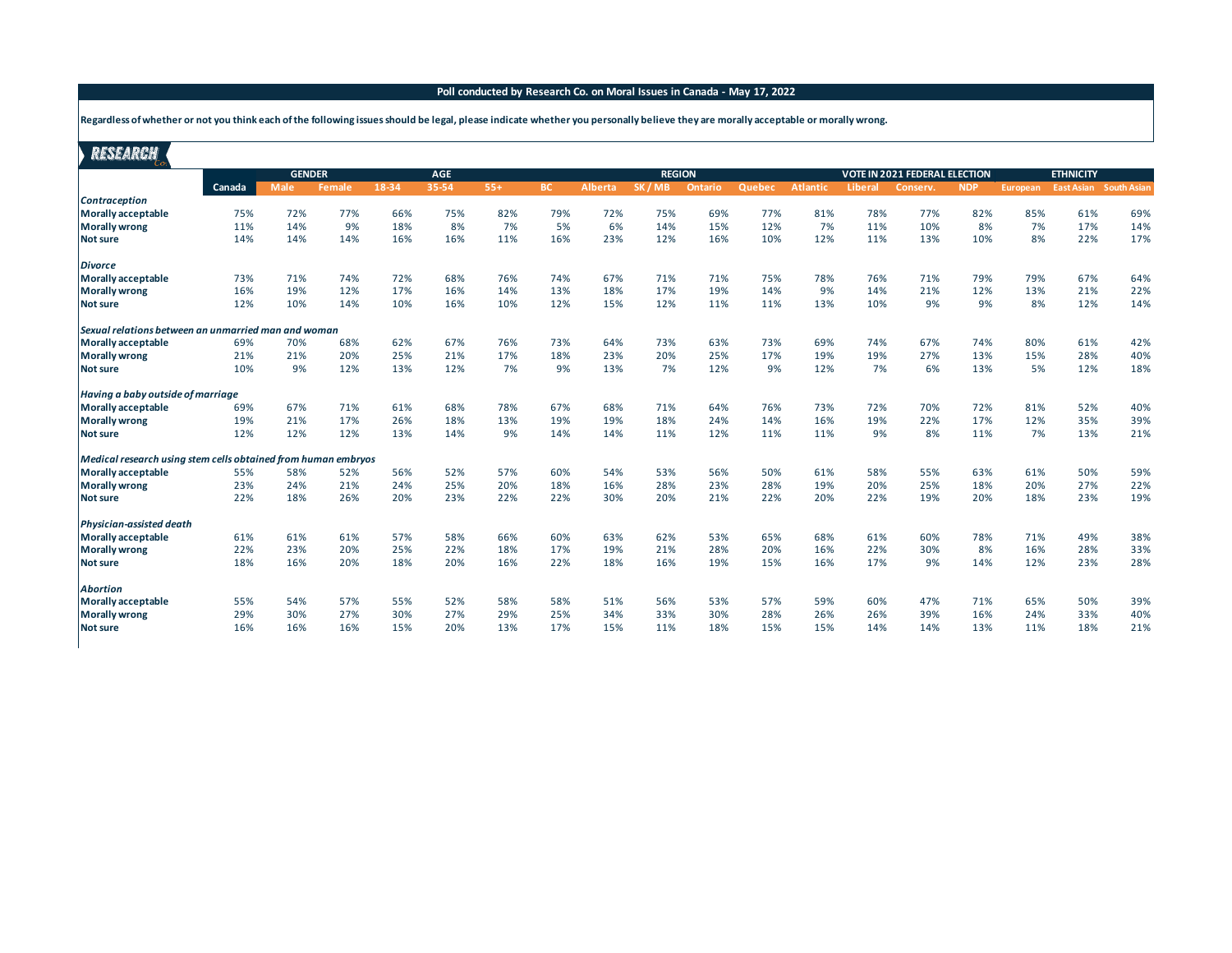## **Poll conducted by Research Co. on Moral Issues in Canada - May 17, 2022**

**Regardless of whether or not you think each of the following issues should be legal, please indicate whether you personally believe they are morally acceptable or morally wrong.**

| RESEARCH                                            |            |               |            |            |            |            |           |                |               |            |            |                 |            |                                      |            |            |                               |     |
|-----------------------------------------------------|------------|---------------|------------|------------|------------|------------|-----------|----------------|---------------|------------|------------|-----------------|------------|--------------------------------------|------------|------------|-------------------------------|-----|
|                                                     |            | <b>GENDER</b> |            |            | <b>AGE</b> |            |           |                | <b>REGION</b> |            |            |                 |            | <b>VOTE IN 2021 FEDERAL ELECTION</b> |            |            | <b>ETHNICITY</b>              |     |
|                                                     | Canada     | <b>Male</b>   | Female     | 18-34      | 35-54      | $55+$      | <b>BC</b> | <b>Alberta</b> | SK/MB         | Ontario    | Quebec     | <b>Atlantic</b> | Liberal    | Conserv.                             | <b>NDP</b> | European   | <b>East Asian</b> South Asian |     |
| <b>Gambling</b>                                     |            | 56%           |            |            |            |            | 58%       |                |               |            |            | 54%             |            |                                      |            |            |                               | 33% |
| Morally acceptable                                  | 52%<br>31% | 29%           | 49%<br>32% | 49%<br>35% | 53%<br>26% | 55%<br>30% | 21%       | 53%<br>32%     | 51%<br>35%    | 53%<br>29% | 48%<br>37% | 28%             | 54%<br>30% | 57%<br>33%                           | 55%<br>29% | 59%<br>28% | 40%<br>45%                    | 44% |
| <b>Morally wrong</b>                                | 17%        | 15%           | 19%        | 16%        | 20%        | 15%        | 21%       | 15%            | 14%           | 18%        | 15%        | 18%             | 15%        | 9%                                   | 17%        | 14%        | 14%                           | 23% |
| <b>Not sure</b>                                     |            |               |            |            |            |            |           |                |               |            |            |                 |            |                                      |            |            |                               |     |
| Sexual relations between two people of the same sex |            |               |            |            |            |            |           |                |               |            |            |                 |            |                                      |            |            |                               |     |
| Morally acceptable                                  | 59%        | 55%           | 63%        | 60%        | 61%        | 57%        | 57%       | 58%            | 63%           | 52%        | 65%        | 63%             | 63%        | 50%                                  | 70%        | 68%        | 49%                           | 36% |
| <b>Morally wrong</b>                                | 27%        | 31%           | 24%        | 24%        | 24%        | 33%        | 31%       | 31%            | 30%           | 29%        | 20%        | 25%             | 25%        | 41%                                  | 19%        | 23%        | 39%                           | 36% |
| Not sure                                            | 14%        | 14%           | 14%        | 16%        | 16%        | 10%        | 12%       | 11%            | 6%            | 18%        | 15%        | 12%             | 12%        | 10%                                  | 11%        | 9%         | 12%                           | 29% |
| Buying and wearing clothing made of animal fur      |            |               |            |            |            |            |           |                |               |            |            |                 |            |                                      |            |            |                               |     |
| Morally acceptable                                  | 36%        | 41%           | 30%        | 33%        | 37%        | 37%        | 31%       | 31%            | 35%           | 39%        | 36%        | 36%             | 34%        | 50%                                  | 29%        | 37%        | 34%                           | 39% |
| <b>Morally wrong</b>                                | 43%        | 39%           | 47%        | 44%        | 39%        | 45%        | 51%       | 37%            | 43%           | 40%        | 42%        | 46%             | 49%        | 32%                                  | 51%        | 45%        | 45%                           | 38% |
| <b>Not sure</b>                                     | 22%        | 20%           | 23%        | 23%        | 24%        | 18%        | 18%       | 32%            | 23%           | 21%        | 21%        | 18%             | 18%        | 18%                                  | 20%        | 17%        | 21%                           | 23% |
| The death penalty                                   |            |               |            |            |            |            |           |                |               |            |            |                 |            |                                      |            |            |                               |     |
| Morally acceptable                                  | 40%        | 44%           | 35%        | 30%        | 40%        | 48%        | 41%       | 49%            | 42%           | 40%        | 34%        | 38%             | 39%        | 57%                                  | 30%        | 41%        | 43%                           | 41% |
| <b>Morally wrong</b>                                | 39%        | 37%           | 42%        | 48%        | 32%        | 37%        | 38%       | 28%            | 43%           | 36%        | 47%        | 38%             | 44%        | 26%                                  | 50%        | 41%        | 39%                           | 27% |
| <b>Not sure</b>                                     | 21%        | 19%           | 23%        | 21%        | 28%        | 15%        | 20%       | 24%            | 14%           | 23%        | 19%        | 24%             | 17%        | 17%                                  | 20%        | 18%        | 18%                           | 32% |
| <b>Medical testing on animals</b>                   |            |               |            |            |            |            |           |                |               |            |            |                 |            |                                      |            |            |                               |     |
| Morally acceptable                                  | 25%        | 33%           | 17%        | 22%        | 24%        | 30%        | 28%       | 23%            | 22%           | 27%        | 23%        | 28%             | 28%        | 32%                                  | 17%        | 26%        | 33%                           | 21% |
| <b>Morally wrong</b>                                | 57%        | 48%           | 66%        | 62%        | 56%        | 54%        | 55%       | 62%            | 60%           | 53%        | 60%        | 56%             | 57%        | 54%                                  | 70%        | 59%        | 51%                           | 54% |
| Not sure                                            | 18%        | 18%           | 17%        | 16%        | 20%        | 17%        | 17%       | 15%            | 17%           | 20%        | 16%        | 16%             | 15%        | 14%                                  | 13%        | 15%        | 16%                           | 25% |
| Pornography                                         |            |               |            |            |            |            |           |                |               |            |            |                 |            |                                      |            |            |                               |     |
| Morally acceptable                                  | 31%        | 37%           | 24%        | 37%        | 31%        | 25%        | 31%       | 31%            | 27%           | 35%        | 28%        | 29%             | 34%        | 28%                                  | 37%        | 35%        | 29%                           | 24% |
| <b>Morally wrong</b>                                | 52%        | 47%           | 58%        | 45%        | 48%        | 62%        | 50%       | 50%            | 61%           | 47%        | 55%        | 55%             | 51%        | 61%                                  | 43%        | 52%        | 47%                           | 48% |
| <b>Not sure</b>                                     | 17%        | 16%           | 18%        | 18%        | 21%        | 13%        | 19%       | 19%            | 12%           | 18%        | 17%        | 16%             | 15%        | 11%                                  | 20%        | 13%        | 23%                           | 29% |
| <b>Prostitution</b>                                 |            |               |            |            |            |            |           |                |               |            |            |                 |            |                                      |            |            |                               |     |
| Morally acceptable                                  | 30%        | 38%           | 23%        | 33%        | 28%        | 30%        | 33%       | 28%            | 28%           | 33%        | 30%        | 23%             | 31%        | 27%                                  | 40%        | 37%        | 27%                           | 21% |
| <b>Morally wrong</b>                                | 54%        | 48%           | 60%        | 48%        | 54%        | 60%        | 54%       | 60%            | 61%           | 48%        | 54%        | 60%             | 53%        | 62%                                  | 45%        | 51%        | 55%                           | 57% |
| <b>Not sure</b>                                     | 16%        | 14%           | 17%        | 18%        | 19%        | 11%        | 13%       | 12%            | 11%           | 19%        | 16%        | 17%             | 16%        | 11%                                  | 15%        | 12%        | 18%                           | 23% |
|                                                     |            |               |            |            |            |            |           |                |               |            |            |                 |            |                                      |            |            |                               |     |